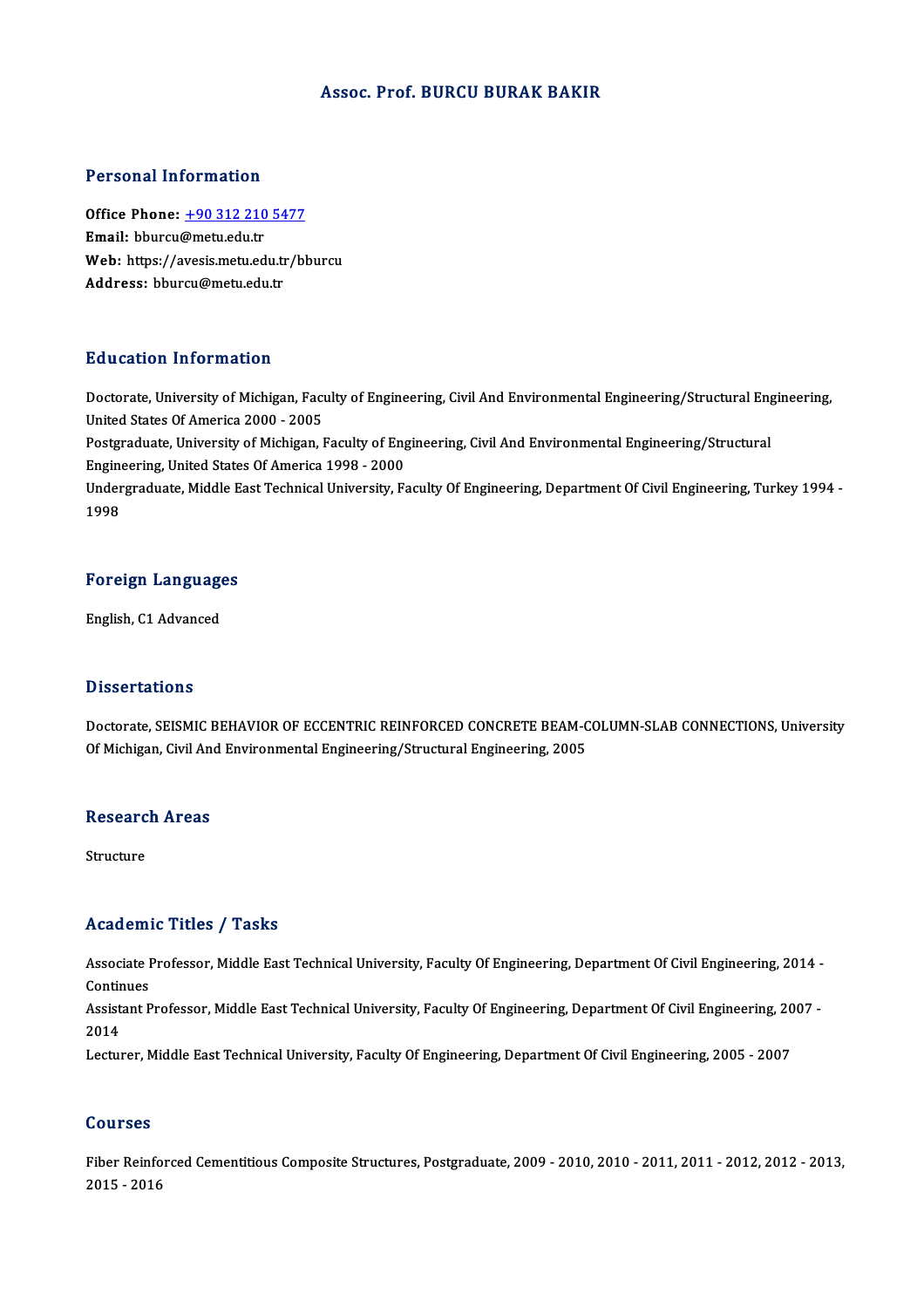#### Advising Theses

Advising Theses<br>BURAK BAKIR B., Analytical modeling of fiber reinforced composite deep beams, Doctorate, E.YAĞMUR(Student), 2018<br>BURAK BAKIR B., Influence of the sheet wall area to floor area ratio on the seismis performan rta viorn<sub>is i</sub>n resess<br>BURAK BAKIR B., Analytical modeling of fiber reinforced composite deep beams, Doctorate, E.YAĞMUR(Student), 2018<br>BURAK BAKIR B., Influence of the shear wall area to floor area ratio on the seismic p BURAK BAKIR B., Analytical modeling of fiber reinforced concrete buildings, Postgraduate, A.ORHUN(Student), 2013<br>PURAK BAKIR B., Influence of the shear wall area to floor are<br>concrete buildings, Postgraduate, A.ORHUN(Stude BURAK BAKIR B., Influence of the shear wall area to floor area ratio on the seismic performance of existing reinforced<br>concrete buildings, Postgraduate, A.ORHUN(Student), 2013<br>BURAK BAKIR B., Seismic assessment of reinforc concrete buildings, Postgraduate, A.OR<br>BURAK BAKIR B., Seismic assessment<br>Postgraduate, U.AKIN(Student), 2011<br>PURAK BAKIR B., Anakrical modeling BURAK BAKIR B., Seismic assessment of reinforced concrete beam-to-column connections under reverse<br>Postgraduate, U.AKIN(Student), 2011<br>BURAK BAKIR B., Analytical modeling of reinforced concrete beam-to-column connections, Postgraduate, U.AKIN(Student), 2011<br>BURAK BAKIR B., Analytical modeling of reinforced concrete beam-to-column connections, Postgraduate,<br>M.ÜNAL(Student), 2010

BURAK BAKIR B., Analytical modeling of reinforced concrete beam-to-column connections, Postgraduate,<br>M.ÜNAL(Student), 2010<br>BURAK BAKIR B., Effect of shear walls on the behavior of reinforced concrete buildings under earthq M.ÜNAL(Student), 2010<br>BURAK BAKIR B., Effect of shear walls on t<br>Postgraduate, H.GÜRHAN(Student), 2009 Postgraduate, H.GÜRHAN(Student), 2009<br>Designed Lessons

Burak Bakır B., Fiber Reinforced Cementitious Composite Structures, Postgraduate, 2009 - 2010

#### Articles Published in Journals That Entered SCI, SSCI and AHCI Indexes

rticles Published in Journals That Entered SCI, SSCI and AHCI Indexes<br>I. Effect of Shear Wall Area to Floor Area Ratio on the Seismic Behavior of Reinforced Concrete<br>Puildings Effect of S<br>Buildings<br>PUPAK PA Buildings<br>BURAK BAKIR B., Comlekoglu H. G.

JOURNAL OF STRUCTURAL ENGINEERING, vol.139, no.11, pp.1928-1937, 2013 (Journal Indexed in SCI) BURAK BAKIR B., Comlekoglu H. G.<br>JOURNAL OF STRUCTURAL ENGINEERING, vol.139, no.11, pp.1928-1937, 2013 (Journal Indexed in<br>II. Development and analytical verification of an inelastic reinforced concrete joint model<br>Inel M.

**JOURNAL OF STRUCTURA<br>Development and analy<br>Unal M., BURAK BAKIR B.<br>ENCINEEPINC STBUCTUR** Development and analytical verification of an inelastic reinforced cone<br>Unal M., BURAK BAKIR B.<br>ENGINEERING STRUCTURES, vol.52, pp.284-294, 2013 (Journal Indexed in SCI)<br>Performance of Beam to Column Connection of a Well D

### Unal M., BURAK BAKIR B.<br>ENGINEERING STRUCTURES, vol.52, pp.284-294, 2013 (Journal Indexed in SCI)<br>III. Performance of Beam-to-Column Connection of a Well-Detailed RC Moment Frame Building under<br>Peaudedynamic Looding ENGINEERING STRUCTURES, vol.52, pp.284-294, 2013 (Journal Indexed in SCI)<br>Performance of Beam-to-Column Connection of a Well-Detailed RC Mo<br>Pseudodynamic Loading<br>Unal M., BURAK BAKIR B. Performance of Beam-<br>Pseudodynamic Loadir<br>Unal M., BURAK BAKIR B.<br>JOURNAL OF STRUCTURA

JOURNAL OF STRUCTURAL ENGINEERING, vol.139, no.6, pp.886-896, 2013 (Journal Indexed in SCI)

Unal M., BURAK BAKIR B.<br>JOURNAL OF STRUCTURAL ENGINEERING, vol.139, no.6, pp.886-896, 2013 (Journal Indexed in S<br>IV. Joint shear strength prediction for reinforced concrete beam-to-column connections<br>Inel M. BURAK BAKIR B. **JOURNAL OF STRUCTURA<br>Joint shear strength pi**<br>Unal M., BURAK BAKIR B.<br>STRUCTURAL ENCINEED! Joint shear strength prediction for reinforced concrete beam-to-column connections<br>Unal M., BURAK BAKIR B.<br>STRUCTURAL ENGINEERING AND MECHANICS, vol.41, no.3, pp.421-440, 2012 (Journal Indexed in SCI)<br>Experimental investig

### Unal M., BURAK BAKIR B.<br>STRUCTURAL ENGINEERING AND MECHANICS, vol.41, no.3, pp.421-440, 2012 (Journal Indexed in SCI)<br>V. Experimental investigation on seismic behavior of eccentric reinforced concrete beam-column-slab<br>conn STRUCTURAL ENGINEERING AND MECHANICS, vol.41, no.3, pp.421-440, 2012 (Journal Indexed in SCI)<br>Experimental investigation on seismic behavior of eccentric reinforced concrete beam-colu<br>connections<br>Canbolat B., Wight J. K. Experimental invest<br>connections<br>Canbolat B., Wight J. K.<br>ACLSTPHCTURAL JOUR

ACI STRUCTURAL JOURNAL, vol.105, no.2, pp.154-162, 2008 (Journal Indexed in SCI)

#### Books&Book Chapters

ooks & Book Chapters<br>I. Seismic Behavior of Eccentric R/C Beam-Column-Slab Connections under Sequential Loading in Two<br>Ruinginal Directions Seismic Behavior of<br>Principal Directions<br>PURAV B Wight LV Seismic Behavior<br>Principal Direction<br>BURAK B., Wight J. K.<br>in: Innovations in Des Principal Directions<br>BURAK B., Wight J. K.<br>in: Innovations in Design with Emphasis on Seismic Wind and Environmental Loading Quality Control and

BURAK B., Wight J. K.<br>in: Innovations in Design with Emphasis on Seismic Wind and Environmental Loading Quality Control and<br>Innovations in Materials Hot Weather Concreting, V. M. Malhotra, Editor, American Concrete Institu in: Inn<br>Innov:<br>2002

# 2002<br>Refereed Congress / Symposium Publications in Proceedings

I. DİNAMİK BENZERİ DENEYLERLE YETERLİ DAYANIMA SAHİP BİR BETONARME ÇERÇEVENİN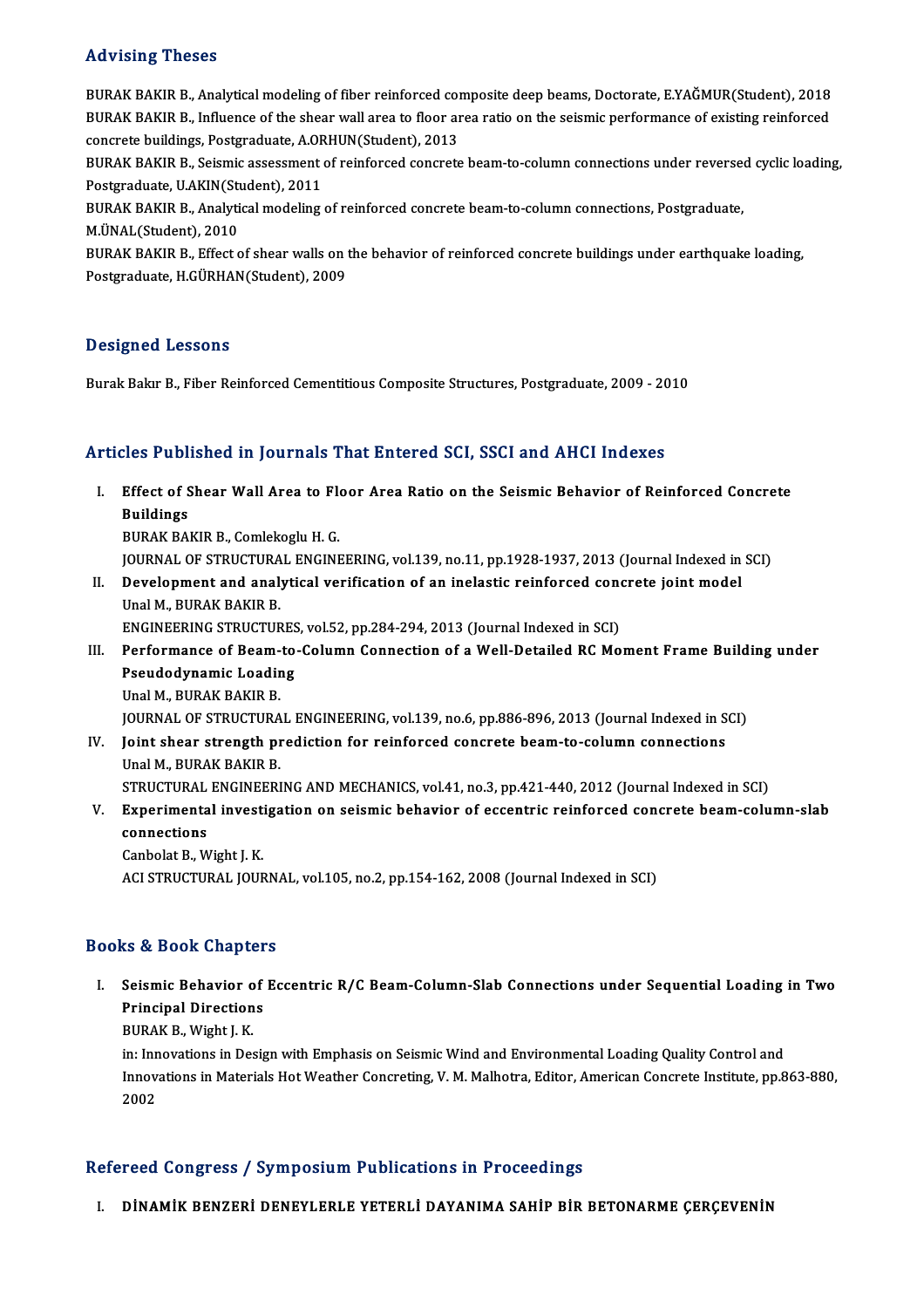|       | BİRLEŞİM BÖLGELERİNİN PERFORMANSININ İRDELENMESİ                                                                          |
|-------|---------------------------------------------------------------------------------------------------------------------------|
|       | BURAK B, ünal m.                                                                                                          |
|       | 2. TÜRKİYE DEPREM MÜHENDİSLİĞİ VE SİSMOLOJİ KONFERANSI, Turkey, 25 - 27 September 2013                                    |
| Н.    | Inelastic Modeling of Reinforced Concrete Beam-to-Column Connections                                                      |
|       | BURAK BAKIR B., ünal m.                                                                                                   |
|       | 10th International Congress on Advances in Civil Engineering (ACE), 17 - 19 October 2012                                  |
| Ш.    | Analytical Evaluation of the Cyclic Response of Reinforced Concrete Beam-to-Column Connections                            |
|       | BURAK BAKIR B., ünal m.                                                                                                   |
|       | 15th World Conference on Earthquake Engineering, 24 - 28 September 2012                                                   |
| IV.   | Analytical Verification of a Simplified Reinforced Concrete Joint Model", Proceedings                                     |
|       | <b>BURAK B.</b>                                                                                                           |
|       | 9th US National and 10th Canadian Conference on Earthquake Engineering, 25 - 29 July 2010                                 |
| V.    | Influence of Shear Wall Index on the Seismic Performance of Reinforced Concrete Buildings                                 |
|       | BURAK CANBOLAT B., SOYDAŞ O., YAKUT A.                                                                                    |
|       | WCEE-ECCE-TCCE Joint Conference on Earthquake and Tsunami, 22 - 24 June 2009                                              |
| VI.   | Structural Applications of a Reinforced Concrete Beam-Column-Slab Connection Model for                                    |
|       | <b>Earthquake Loading</b>                                                                                                 |
|       | <b>BURAK CANBOLAT B.</b>                                                                                                  |
|       | 14th World Conference on Earthquake Engineering, 12 - 17 October 2008                                                     |
| VII.  | Experimental Investigation of Eccentric RC Beam-Column-Slab Connections under Earthquake                                  |
|       | Loading                                                                                                                   |
|       | <b>BURAK B., WIGHT J. K.</b>                                                                                              |
|       | 13th World Conference on Earthquake Engineering, 1 - 06 August 2004                                                       |
| VIII. | Seismic behavior of eccentric R/C beam-column-slab connections under sequential loading in two                            |
|       | principal directions                                                                                                      |
|       | Burak B, Wight J                                                                                                          |
|       | 5th International Conference of the American-Concrete-Institute, Cancun, Mexico, 01 December 2002, vol.209,<br>pp 863-880 |
|       | IX. Behavior of Eccentric Reinforced Concrete Beam-Column-Slab Connections under Cyclic Loading                           |
|       | BURAK B, WIGHT J. K.                                                                                                      |
|       | US-Japan Cooperative Research on Urban Earthquake Disaster Mitigation, US-Japan Joint Workshop and Third                  |
|       | Grantees Meeting, 16 - 18 August 2001                                                                                     |
| X.    | Modeling and Software Issues for Pushover Analysis of RC Structures                                                       |
|       | WIGHT J. K., BURAK B., CANBOLAT B. A., LIANG X.                                                                           |
|       | US-Japan Workshop on Performance-Based Design Methodology for Reinforced Concrete Building Structures, 13                 |
|       | $\mathcal{C}_{\mathbf{a}}$ the matrices of $1000$                                                                         |

WIGHT J. K. , BUR<br>US-Japan Worksh<br>September 1999

# September 1999<br>Supported Projects

BURAK BAKIR B., Project Supported by Higher Education Institutions, Kiriş-Kolon Birleşim Bölgelerinin Sismik Davranışı İçin Geliştirilen Analitik Modelin Kalibrasyonu, 2009 - 2009 BURAK BAKIR B., Project Supported by Higher Education Institutions, Kiriş-Kolon Birleşim Bölgelerinin Sismik Davranışı<br>İçin Geliştirilen Analitik Modelin Kalibrasyonu, 2009 - 2009<br>BURAK BAKIR B., Project Supported by Highe

İçin Geliştirilen Analitik Modelin Kalibı<br>BURAK BAKIR B., Project Supported b<br>Nonlineer Analize Etkisi, 2008 - 2008<br><sup>Burak</sup> Bakır B., Project Supported bu l BURAK BAKIR B., Project Supported by Higher Education Institutions, Kriş-Kolon Birleşim Bölgelerinin Modellenme<br>Nonlineer Analize Etkisi, 2008 - 2008<br>Burak Bakır B., Project Supported by Higher Education Institutions, Kiri

Nonlineer Analize Etkisi, 2008 - 2008<br>Burak Bakır B., Project Supported by Higher Education Institutions, Kiriş Kolon Birleşim Bölgelerinin Deprem Yükü<br>Altındaki Davranışını Gösteren bir Model Geliştirilmesi, 2006 - 2007

#### Memberships / Tasks in Scientific Organizations

ACI-ASCE Committee 352, Principal Member, 2008 - Continues, United States Of America